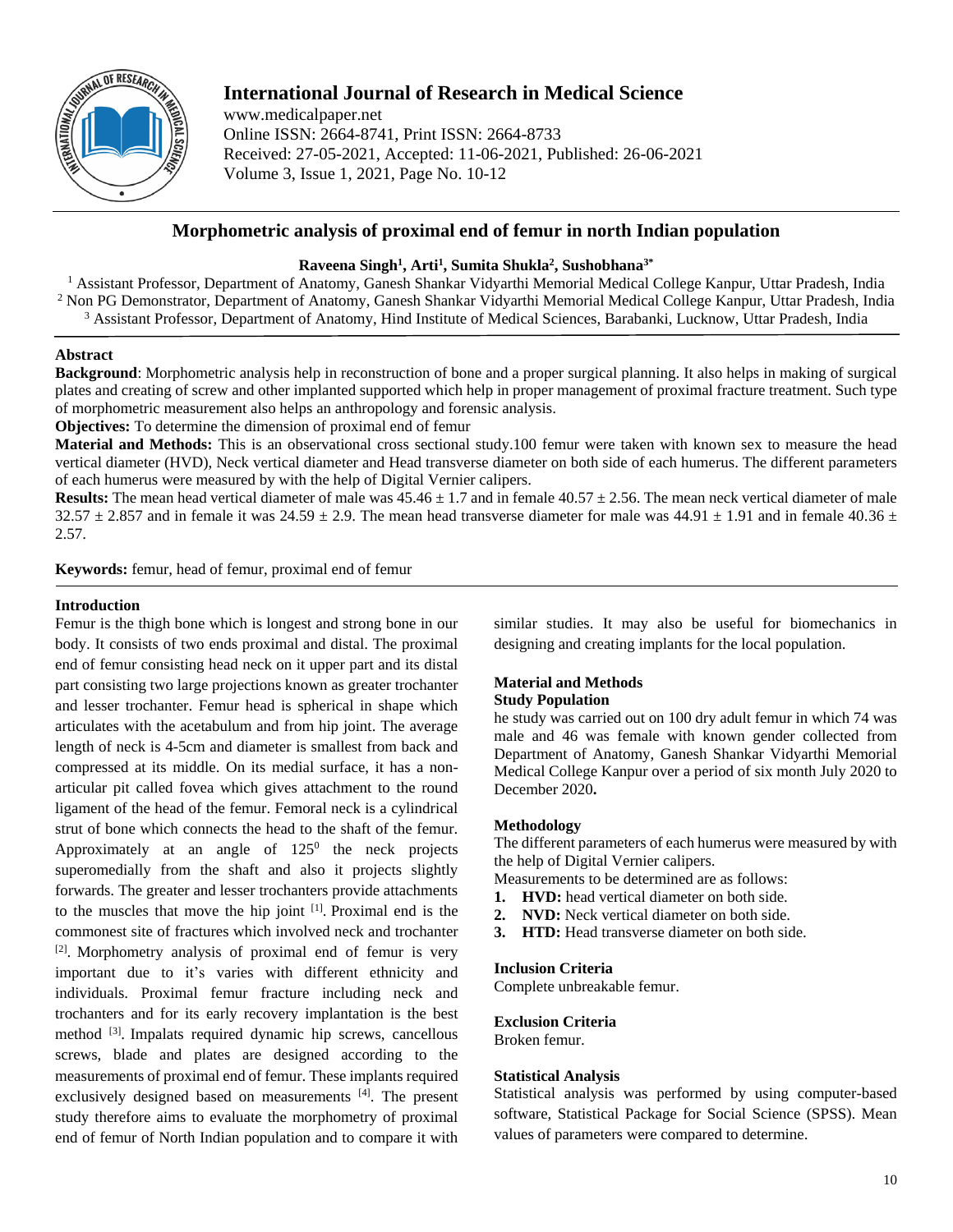#### **Result**

In our current study we observed that the mean head vertical diameter of male was  $45.46 \pm 1.7$  and in female  $40.57 \pm 2.56$  and its significant value  $t - \text{test}$  (11.09) and P- test (<0.001) which was shown in table 1. The mean neck vertical diameter of male  $32.57 \pm 2.857$  and in female it was  $24.59 \pm 2.9$  and its significant value  $t - \text{test}$  (5.89) and P- test (<0.001). The mean head transverse diameter for male was  $44.91 \pm 1.91$  and in female  $40.36 \pm 2.57$  and its significant value t – test (10.36) and P- test  $(<0.001$ ).



**Fig 1:** Head Vertical diameter



**Fig 2:** Head transverse diameter



**Fig 3:** Neck Vertical Diameter

**Table 1:** Showing mean difference of Head vertical diameter in male and female

| <b>Parameter</b>                                                             | Male |                                                | <b>Female</b> Test of signification |  |
|------------------------------------------------------------------------------|------|------------------------------------------------|-------------------------------------|--|
|                                                                              |      | Mean $\pm$ S.DMean $\pm$ S.D T- test P- test 1 |                                     |  |
| Head vertical diameter (mm) $45.46 \pm 1.740.57 \pm 2.56$ 11.09 $\sim 0.001$ |      |                                                |                                     |  |

**Table 2:** Showing mean difference of Neck vertical diameter in male and female

| <b>Parameter</b>               | Male                                   | <b>Female Test of signification</b> |        |
|--------------------------------|----------------------------------------|-------------------------------------|--------|
|                                | Mean $\pm$ S.D Mean $\pm$ S.D T- test  |                                     | P-test |
| Neck vertical diameter<br>(mm) | $32.57 \pm 2.857 \,   24.59 \pm 2.9  $ | 5.89                                | <0.001 |

**Table 3:** Showing mean difference of Head transverse diameter in male and female

| <b>Parameter</b>                 | Male                              | Female       | <b>Test of Signification</b> |         |
|----------------------------------|-----------------------------------|--------------|------------------------------|---------|
|                                  | $Mean + S.D$                      | $Mean + S.D$ | T-test                       | P-test  |
| Head transverse<br>diameter (mm) | $44.91 \pm 1.91$ $40.36 \pm 2.57$ |              | 10.36                        | < 0.001 |

#### **Discussion**

### **Head Vertical Diameter**

In this study we observed that the mean head vertical diameter of male was  $45.46 \pm 1.7$  and in female  $40.57 \pm 2.56$  and its significant value  $t - \text{test}$  (11.09) and P- test (<0.001) in north Indian population. Our findings are in accordance with Khaleel N *et al.* <sup>[5]</sup>, whose finding value for left was  $42.24 \pm 3.53$ mm, while mean right was  $41.63 \pm 3.09$  mm. In another study Rumapurkait et al. <sup>[6]</sup> round that maximum head diameter alone could correctly assign sex to 92.5% of males and 95.5% females, they also found that head vertical diameter of right femur was significantly greater than left which was similar with our study. Tanerziylan et al.<sup>[7]</sup>. Found left side was 43.2±3.2 and right side  $45.2+4.0.$ 

#### **Neck Vertical Diameter**

In this study we found that neck vertical diameter male was 32.57  $\pm$  2.857 and in female 24.59  $\pm$  2.9. While comparing our study with Tanerziylan *et al.* <sup>[7]</sup> found left side  $30.6 \pm 3.0$  and  $30.7 \pm .08$ on right. In another study Ravi G.O *et al*. <sup>[8]</sup> found on right was 36.4+5.2 mm and left was femur was 36.1+5.6mm. D. Ravichandran et al.<sup>[9]</sup> observed mean of the both side 30.99 mm.

#### **Head Transverse Diameter**

In our present study we found  $44.91 \pm 1.91$  in male,  $40.36 \pm 2.57$ in female while comparing our study with T. Jayachandra Pillai *et al*. [10] who reported minimum 28 mm to maximum 44 mm with a mean value of 37.86 mm. In another study conducted by Abhinav Jogani *et al.* <sup>[11]</sup> who found the mean diameter was 42.2 mm. Similarly Rawal *et al.* <sup>[12]</sup> and Rubin *et al.* <sup>[13]</sup> found the mean diameter was  $45.41 \pm 3.6$  mm and  $43.4 \pm 2.6$  mm respectively.

#### **Conclusion**

In the total hip replacement and proximal femur fracture management the morphometry is a good criteria for obtaining parameter for developing implants. Such more regional study help us to obtained more data for which help as for making more accurate implants Thesedata help in further correlation with radiological data and formulate new techniques for effective remodelling of theprosthesis. The knowledge of morphometry of